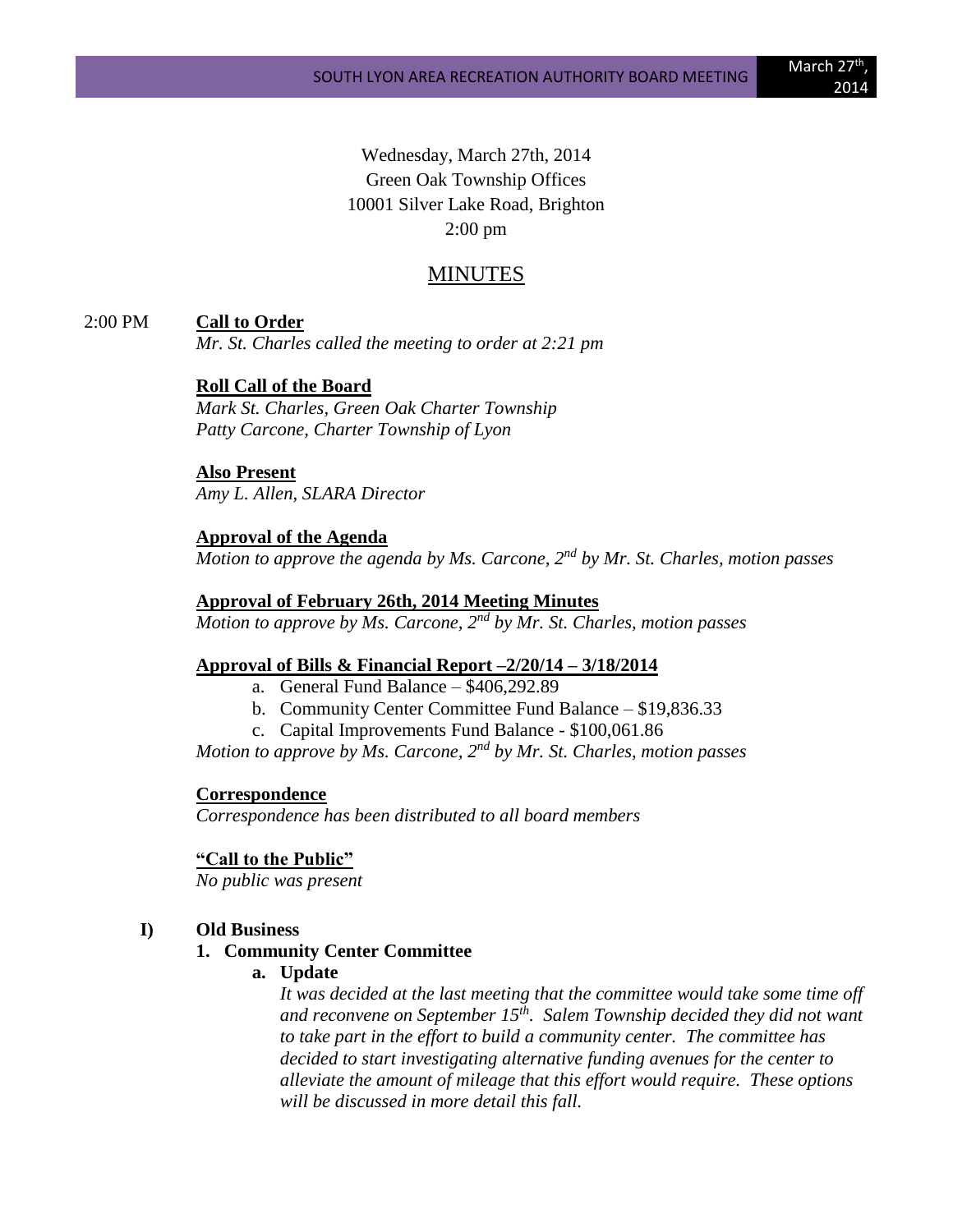# 2014

#### **2. SLARA Office Updates**

**a. Upcoming Events –**

# **i. April 19th, Egg Hunt in the Pool, Flashlight Egg Hunt**

**b. AFLAC**

*Mrs. Allen shared with the board information that was presented to her by David Trent about AFLAC insurance. Mrs. Allen will send all SLARA staff the information and if requested by employees, set up a time for Mr. Trent to come talk to them about this option.*

#### **3. Salem Township Update**

*Salem has voted not to participate in SLARA at this time.*

## **4. Member Updates**

## **5. SLARA Master Plan Update**

*Mrs. Allen is still collecting information from the RFP's to clarify what form the SLARA would receive a master plan in. The item will be postponed until next month's meeting.*

## **II) New Business**

## **1. SLARA Building Lease**

**a. Signing July 1, 2014 thru June 30, 2016 Lease**

*Mrs. Allen presented the board with an updated lease from the City of South Lyon for their office space at 318 W. Lake Street. This lease has a 2% increase for the next 2 years.*

*Motion to accept the SLARA Building Lease as presented and direct Board Chair, Mr. Mark St. Charles to sign the lease.*

*Motion by Ms. Carcone, 2nd by Mr. St. Charles, motion passes.*

# **2. Adaptive Programming**

*Mrs. Allen shared with the board that starting Summer 2014 the SLARA office will begin to offer a selection of Adaptive Recreation Programs. We are working with a very experienced contractor to offer these programs. The intention is to focus on older children (8 years +) this summer and if there is a positive response start recruiting more staff to target programs for younger ages.*

# **3. SLARA Staff Evaluations**

*Mrs. Allen has sat down with all part time SLARA office staff and performed annual evaluations. Things are running very well and more programs continue to be added. The SLARA office is going to begin working on a Customer Service and Public Relations plan moving forward. This will be shared with the board as more information beomes available.*